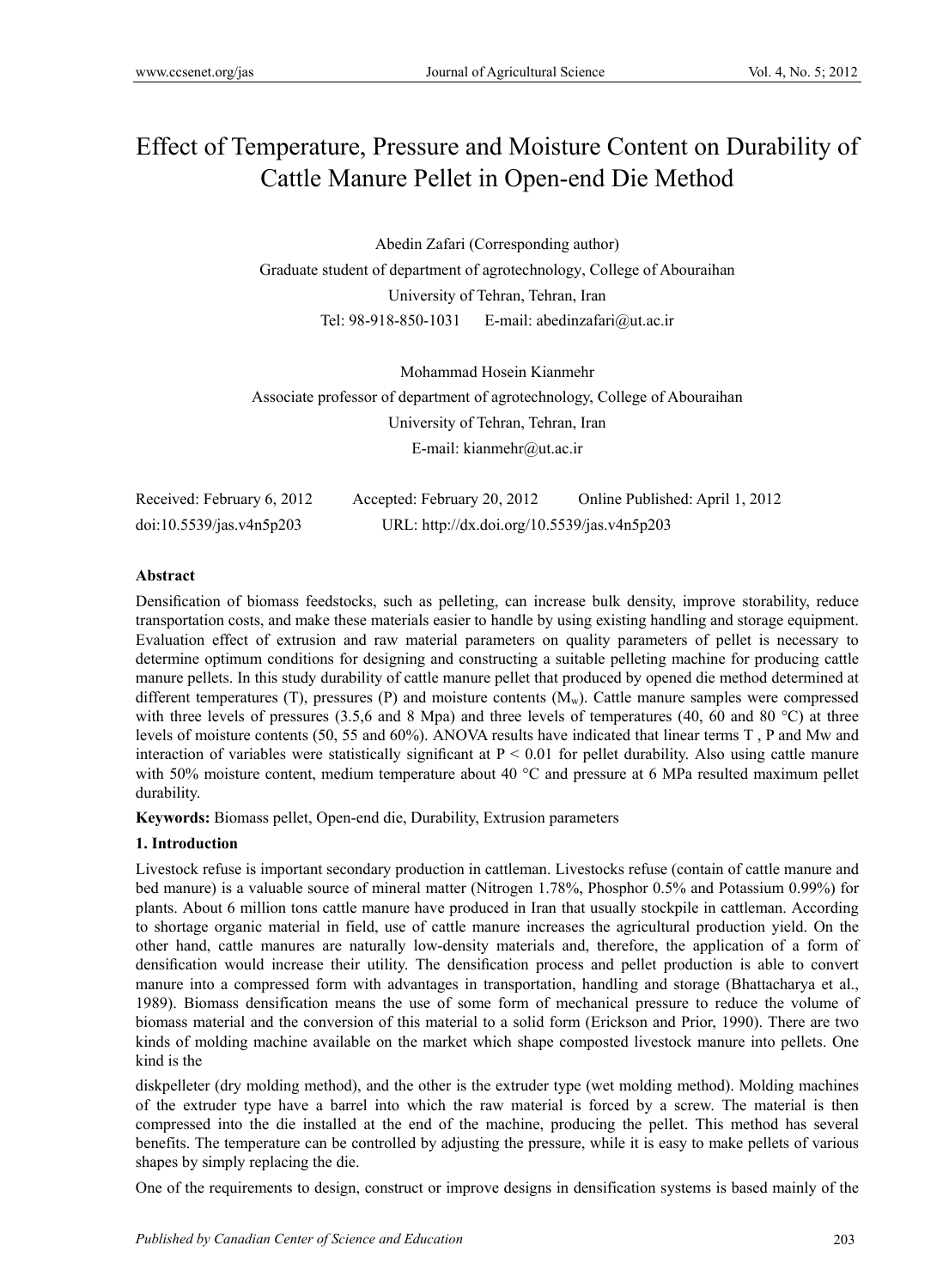knowledge on suitable levels of process variables (die geometry, relaxation time, die and material temperature and pressure) and of material variables (content and distribution of moisture, size and shape of particles, size distribution of particles, biochemical and mechanical characteristics) (Rehkugler and Buchele, 1969). Due to the importance of problem in recent years much research has been done about densification of biomass material. Bhattacharya (1989) compared densification in hot and high-pressure conditions and densification in cold and low-pressure conditions in terms of quality of the product, and power consumption. Bilansky et al. (1985) carried out their experiments in a cylindrical closed die. Chen et al. (1989) designed a laboratory pelletizer operated with an Universal Testing Machine for compression tests. This pelletizer was also designed to control temperature and pressure, Zohns and Jenkins (1986), Esaki et al. (1986), Faborode and O´Callaghan (1986) also have carried out experiments with closed dies in the laboratory. In the same way, O´Doguerty and Wheeler (1984) used a closed die for testing the bulk compression of wheat straw. An interesting open-end die was used by Payne et al. (1973). The open-end die was designed to control temperature of the die, retention time and moisture content of chicken excreta.

The objective of this work was to analyse the influence of different levels of temperature, pressure and moisture content on the durability of cattle manure pellets and develop the knowledge required to optimize the design and operation of extruder. An open-end die was used to simulate the extrusion process.

## **2. Material and Method**

#### *2.1 Sample Preparation*

Manure used in this study was obtained animal husbandry around the Tehran. Before pelleting, the manure samples were ground using a hammer mill. Then samples were wetted by sprinkling water on them moisture content of 50, 55 and 65% (w.b) and stored in a cooler at  $4^{\circ}$ C for a minimum 72 h. The moisture content of the ground samples was determined following the procedure given in ASTM standard for coal and coke (ASTM, 1998). Particle size distribution of manure determined by using the sieves that arranged from the largest to the smallest opening. American series sieve numbers 10,16,30 and 50 (sieve sizes: 2,1,0.6 and 0.3 mm, respectively) were used. The experiments were performed for all levels of particle size (mesh 10 to 50) but due to lack of initial stability in the 10,16 and 30 mesh size only 50 mesh size were considered.

## *2.2 Pelleting*

The laboratory equipment to produce pellet included a hydraulic press (Figure 1), and an open-end die (Figure 2). This die offers a better way to reproduce the extrusion process than closed dies. Typical extruder includes multiple extrusion holes arranged on a flat die. The laboratory die is trying to simulate the extrusion by using only one hole (6 mm) in real scale. So, similar conditions of extrusion process have to be reached in order to reproduce the extrusion process. The die used includes a pre-compression section with the compression ratio 5:1. The die temperature was controlled through use of an electrical heater fitted around the die. A type-K thermocouple was placed in a hole made in the die and it was used to control the die temperature. After the die temperature was reached, ten minutes were allowed before the experimental run. To provide the piston moves a hydraulic press was used. This press have three important features: pressure control, piston speed control and residence time control in set pressure. The hydraulic press was adapted with a data recording system for displacement, force and time. By moving the piston inside to cylinder die material is compressed and convert to pellet when out of the die. Piston speed during the tests was constant and equal 10 mm/s. Produced pellets were dried at ambient temperature until their moisture content reached under 11%.

#### *2.3 Durability of pellets*

Durability, defined as the ability of pellets to withstand destructive loads and force during transport, is the most important physical quality of a pellet (Tabil and Sokhansanj, 1996). Durability is considered high when the computed value is above 80%, medium when the value is between 70% and 80%, and low when the value is below 70% (Colley et al., 2006). Low pellet durability is not desirable as it can cause problems such as disturbance within pellet feeding systems, dust emissions, and an increased risk of fire explosion during pellet handling and storage. Pellet durability was determined according to ASAE Standards S269.4. Based on the standard, moisture content of samples should be about 11% and length of them should be three times their diameter. A 500-g sample of sieved pellets was tumbled at 50 rpm for 10 min in a dust-tight enclosure. After tumbling, the sample was removed and sieved, and the percentage of whole pellets was calculated using the following formula: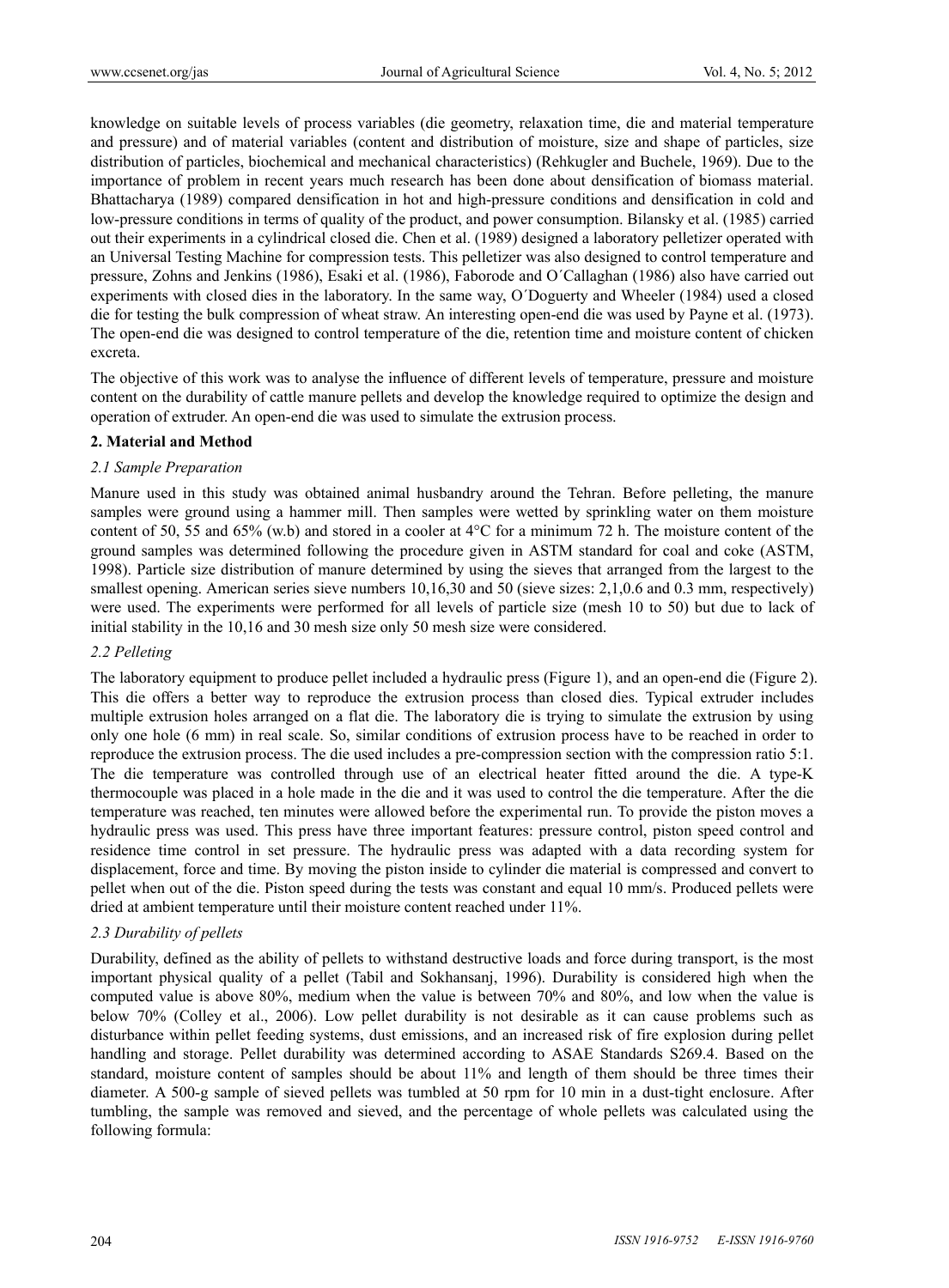Durability (%) =  $\frac{\text{Mass of pellet after tumbling}}{\text{Mass of pellet before tumbling}} \times 100\%$ 

## *2.4 Statistical Methods*

All experiments for each biomass sample were carried out in triplicate. Data were analyzed

by using the analysis of variance (ANOVA) and Duncan's multiple test at the 0.01 level procedures in SAS statistical software package.

## **3. Result and Discussion**

The ANOVA analysis (Table 1) shows that main effect of temperature, pressure and moisture content and interaction effect of variables on pellets durability were statistically significant at  $P<0.01$ .

In figure. 3 effect of temperature on durability of pellets is shown. With increasing temperature from 40 to 80°C pellets durability decrease from 93.51 to 90.84%. With increasing temperature molecular movement increased that prevents sticking of molecules inside the pellet consequently pellet durability decrease.

In figure. 4 effect of moisture content on durability of pellets is shown. With increasing moisture content from 50 to 60% pellets durability decrease from 94.75 to 89.51%. the increase of moisture from a limit reduces the intermolecular forces, and even, too much moisture content causes a biphasic mixture (liquid phase and solid phase) and disappears entirely intermolecular forces.

Also moisture increase cause rheological properties of manure change from viscoplastic to viscoelastic, and because pellet drying is not instantaneous phenomenon there is the possibility of disintegration pellets.

In figure. 5 effect of pressure on durability of pellets is shown. With increasing pressure from 3.5 to 60 Mpa pellets durability increase from 90.93 to 93.01% and pressure increase to 8 Mpa decrease the durability to 92.24%. The increase of pressure will cause approach the particles to each other, thus the apparent pellet density and the molecular forces between particles increases that increases the durability of pellets. Excessive pressure increase, due to creation of residual stress in the pellets decrease the pellets durability when out of the die.

Interaction effect of temperature and moisture content on durability of pellet is shown in figure. 6 . In all levels of pressure by increase of moisture content the durability decrease and maximum durability there is in 40 °C temperature an 50% moisture content.

Interaction effect of temperature and pressure on durability of pellet is shown in figure. 7.

Figure shows that with increase of temperature at constant pressure the durability of pellets decrease. This figure also shows that effect of pressure change on durability at 60 and 80 °C temperatures is more significant than 40 °C temperature.

Interaction effect of moisture content and pressure on durability of pellet is shown in figure. 8.

This figure shows that in all levels of moisture content by increase of pressure in first durability increase and then decrease.

## **4. Conclusions**

The open-end die method because it is a continuous method to production of pellets, according to the result are known as an effective way to production manure pellet. Use of this laboratory method in the present study was very useful to determine effect of extrusion and raw material properties on durability of pellet as important quality parameter of pellet. The present work examined the effects of temperature, pressure and moisture content on the durability of cattle manure pellets. It was found that all these variables significantly affected pellet durability.

## **References**

ASAE Standards. (1998). S269.4 Cubes, Pellets and Crumbles-Definitions and Methods for Determining Density,Durability and Moisture Content ASAE DEC96. *Standard S358.2 Moisture Measurement-forages.* ASAE, St. Joseph, MI.

ASTM Standards. (1998). *ASTM Standards D 3173-87-Standard Test Method for Moisture in the Analysis Sample of Coal and Coke*. ASTM, West Conshohocken, PA, USA., pp: 301-302.

Bhattacharya, S. C., Sett, S, & Shrestha, R M. (1989). State of the Art of Biomass Densification, *Energy Sources*, Division of Energy Technology, Vol. 11(3), pp 161–186. Taylor & Francis, New York.

Bhattacharya, S. C. (1989). State of the Art of Biomass Densification. Division of Energy Technology. *Energy*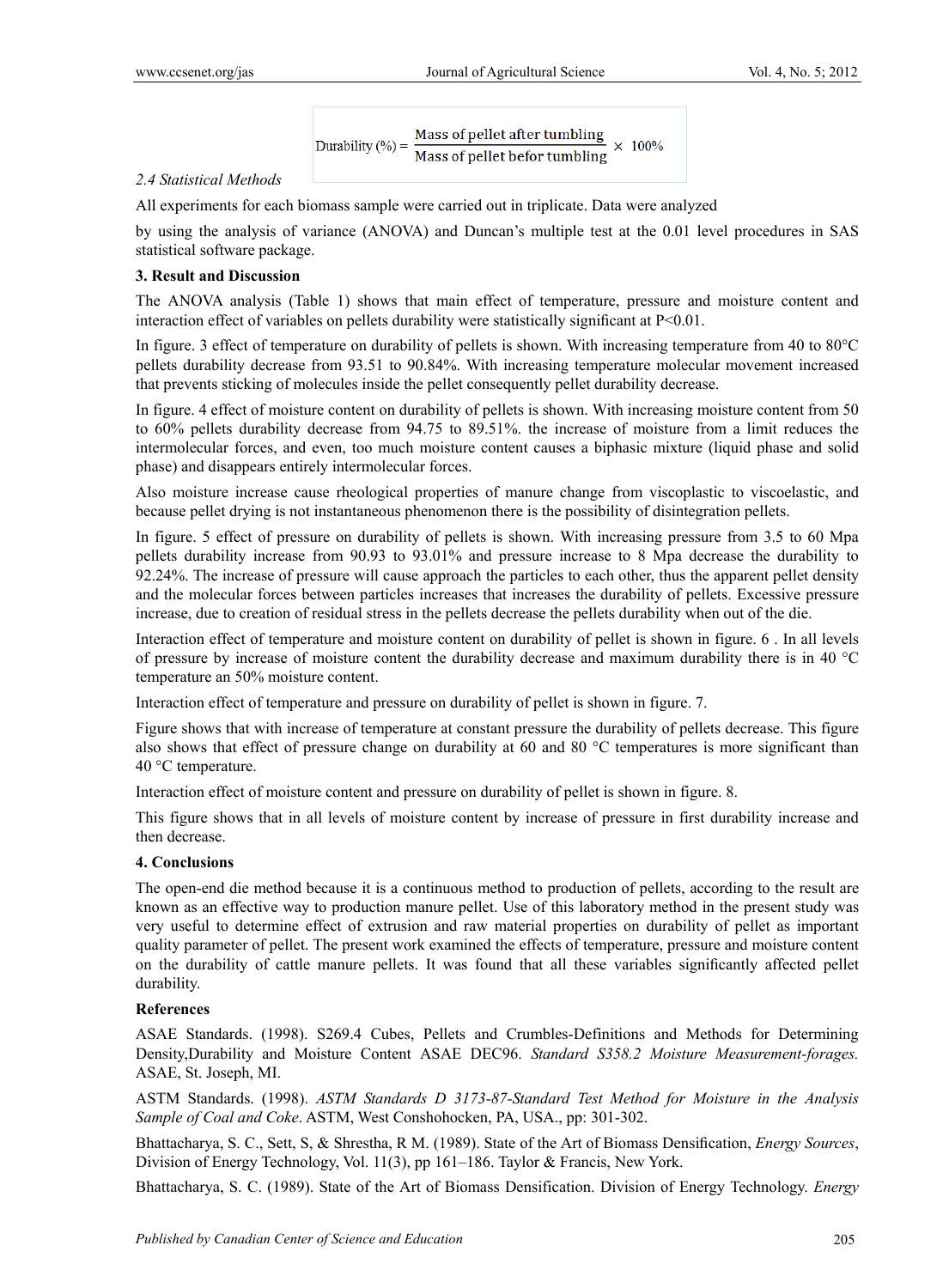*Sources,* N. Y., Taylor and Francis. *11* (3), 161-186.

Bilanski, W. K., Graham, V. A. & Hanusiak, J. A. (1985). Mechanics of Bulk Forage Deformation with Application to Wafering. *Transactions of the ASAE*, *28*(3), 697-702.

Chen, P., Haygreen, J. G. & Graham, M. A. (1989). An Evaluation of Wood/coal Pellets made in a Laboratory Pelletizer. *Forest Products Journal, 39*(7/8), 53-58.

Colley, Z., Fasina, O. O., Bransby, D., & Lee, Y. Y. (2006). Moisture effect on the physical characteristics of switchgrass pellets. *T ASAE*, *49*, 1845–1851.

Erickson, S. & Prior, M. (1990). The Briquetting of Agricultural Wastes for Fuel. *FAO Environment and energy paper 11*. FAO, Via delle Terme di Caracalla, 00100 Rome, Italy.

Esaki, H., Satake, T. & Guo, K. (1986). Research on the Pelletization of Biomass (Part II). Compressive Characteristics on the Forming of the Pellet and Wafer. *Journal of the Japanese Society of Agricultural Machinery*, *48*(1), 83-90.

Faborode, M. O. & O´Callaghan, J. R. (1986). Optimizing the Compression/Briquetting of Fibrous Agricultural Materials. *Journal of Agricultural Engineering Research*. London Academic Press. *38*(4), 245-262. http://dx.doi.org/10.1016/0021-8634(87)90092-8

O´Doguerty, M. J. & Wheeler, J. A. (1984). Compression of Straw to High Densities in Closed Cylindrical Dies. *The British Society for Research in Agricultural Engineering*. UK. *29*(29), 61-72.

Payne, F. A., Ross, I. J., Hamilton, H. E. & Fox, J. D. (1973). Short Time, High Temperature Extrusion o Chicken Excreta. *Transactions of the ASAE*. Paper No. 72 – 450.

Rehkugler, G. E. & Buchele, W. F. (1969). Biomechanics of Forage Wafering. *Transactions of the ASAE*. *12*(1), 1-8, 12.

Tabil, L., & Sokhansanj, S. (1996). Process conditions affecting the physical quality of alfalfa pellets. *Appl. Eng. Agric.*, 12 (3), 345–350.

Zohns, M. A. & Jenkins, B. M. (1986). An Automatic Laboratory Apparatus for Densification of Particulate Materials. ASAE paper No. 86-6578. 1986 Winter Meeting of ASAE. ASAE, St. Joseph, MI.

Table 1. Analysis of variance (ANOVA) table for factors affecting durability of manure pellets

| Source of variation     | DF | MS       | SS      |
|-------------------------|----|----------|---------|
|                         |    | 49.08**  | 98.163  |
|                         |    | 185.28** | 370.554 |
| $M_{w}$                 |    | 29.80**  | 59.593  |
| $T \times M_w$          |    | $1.90**$ | 7.600   |
| $T\times P$             |    | $3.03**$ | 12.119  |
| $M_w\times P$           |    | $1.22**$ | 4.875   |
| $T \times M_w \times P$ |    | $1.41**$ | 11.305  |
| Error                   | 54 | 0.0126   |         |

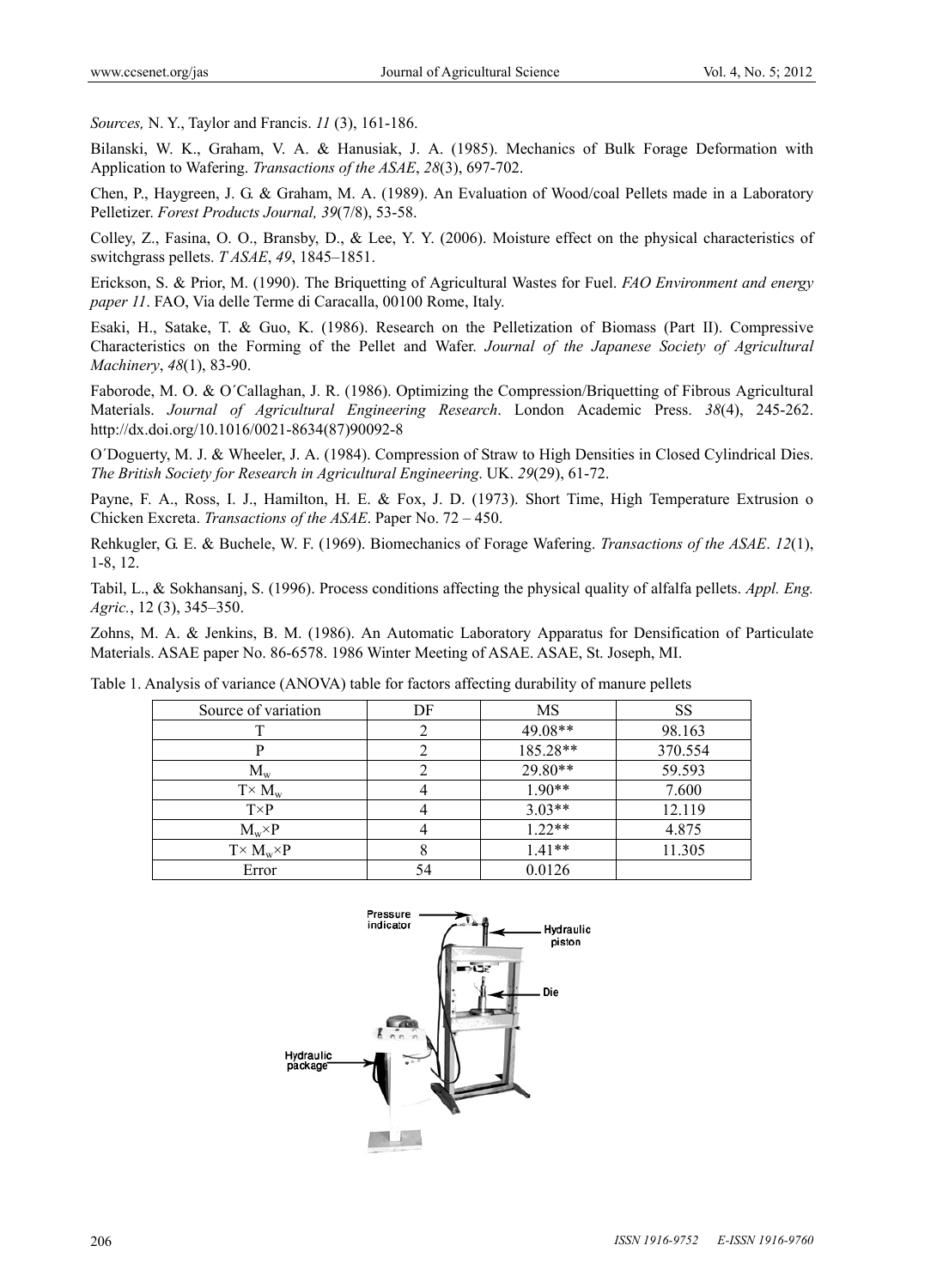



Figure 2. Densification open-end die (all dimension is mm)



Figure 3. Effect of temperature on pellet durability



Figure 4. Effect of moisture content on pellet durability